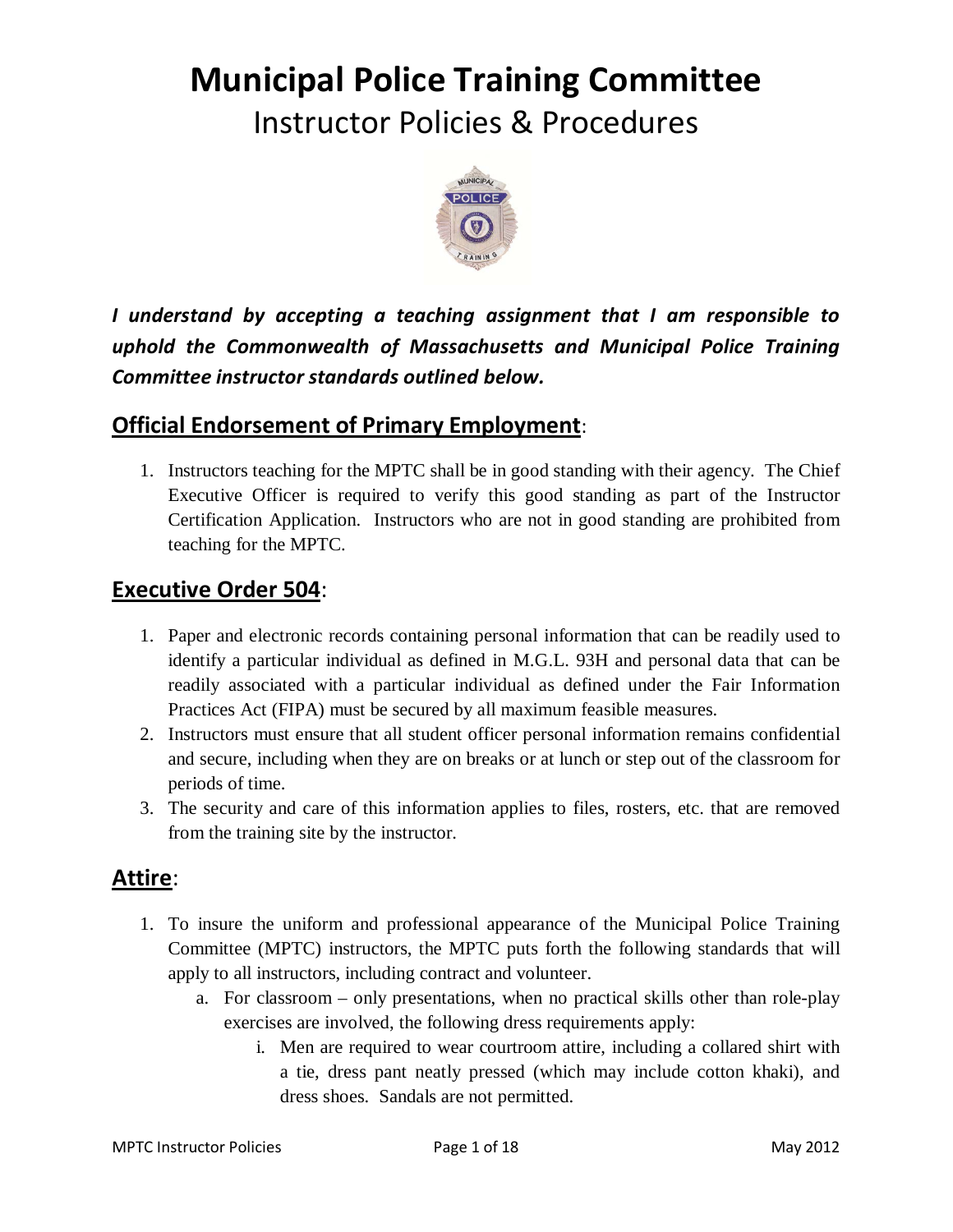- ii. Women are required to wear courtroom attire, such as a pant suit, dress, or a skirt with blouse, including dress shoes. Shoes may be open-toed or professional-looking sandals.
- iii. In all cases, instructors may wear the department uniform.
- iv. Hats and sunglasses are not allowed in the classroom.
- v. Jewelry and other accessories shall be modest, conservative, and professional.
- vi. Casual open-collared shirts, short pants, denim pants, and sneakers are not allowed.
- b. For practical skills classes, including Defensive Tactics, Firearms, and CPR/First Responder, the following dress requirements apply for both men and women:
	- i. Pants must be BDU type, black, navy or tan in color. Camouflage designs are not allowed.
	- ii. Shirts shall be a knit three-button, open-collared golf style or a buttoned, non-camouflage tactical shirt, such as a 5.11 tactical shirt.
	- iii. When more than one instructor is involved, they are to select a common color and style of shirt and pants for consistency of appearance; however, the style, color, and logo must be preapproved by the MPTC.
	- iv. Shoes must be soft-soled and dark in color. Both high and low tops are allowed. Sneakers or running shoes are not allowed.
	- v. In all cases, instructors may wear the department uniform.
- c. For Physical Fitness Training in a recruit class, the following requirements apply for both men and women:
	- i. All instructors, including staff instructors when participating in PT, must wear matching PT gear appropriate for the workout session and season. The style, color and logo will be preapproved by the MPTC.
	- ii. Stocking hats, gloves, and sunglasses are allowed at the discretion of the Academy Director, but must be consistent with requirements set forth for student officers.
- d. Exceptions to these standards must be approved by the Director of Training.

# **Instructor Attendance**:

- a. Instructors are expected to arrive at their training site at least 30 minutes prior to the start time of their class to allow time to check in with the program coordinator, to make sure the classroom is arranged, and to test any presentation aids, such as laptop computers, projectors, and breath testing devices.
- b. Instructors are expected to be in their respective classroom and prepared to begin teaching, at least 5 minutes prior to the start time of their class and to start the class at the designated time unless otherwise directed by MPTC staff.
- c. All instructors are expected to cover all assigned material, making sure to completely cover all instructional objectives. Instructors will be paid for the actual time that they teach. If instructional objectives are completely covered more quickly than anticipated and all questions have been answered prior to the allotted time, instructors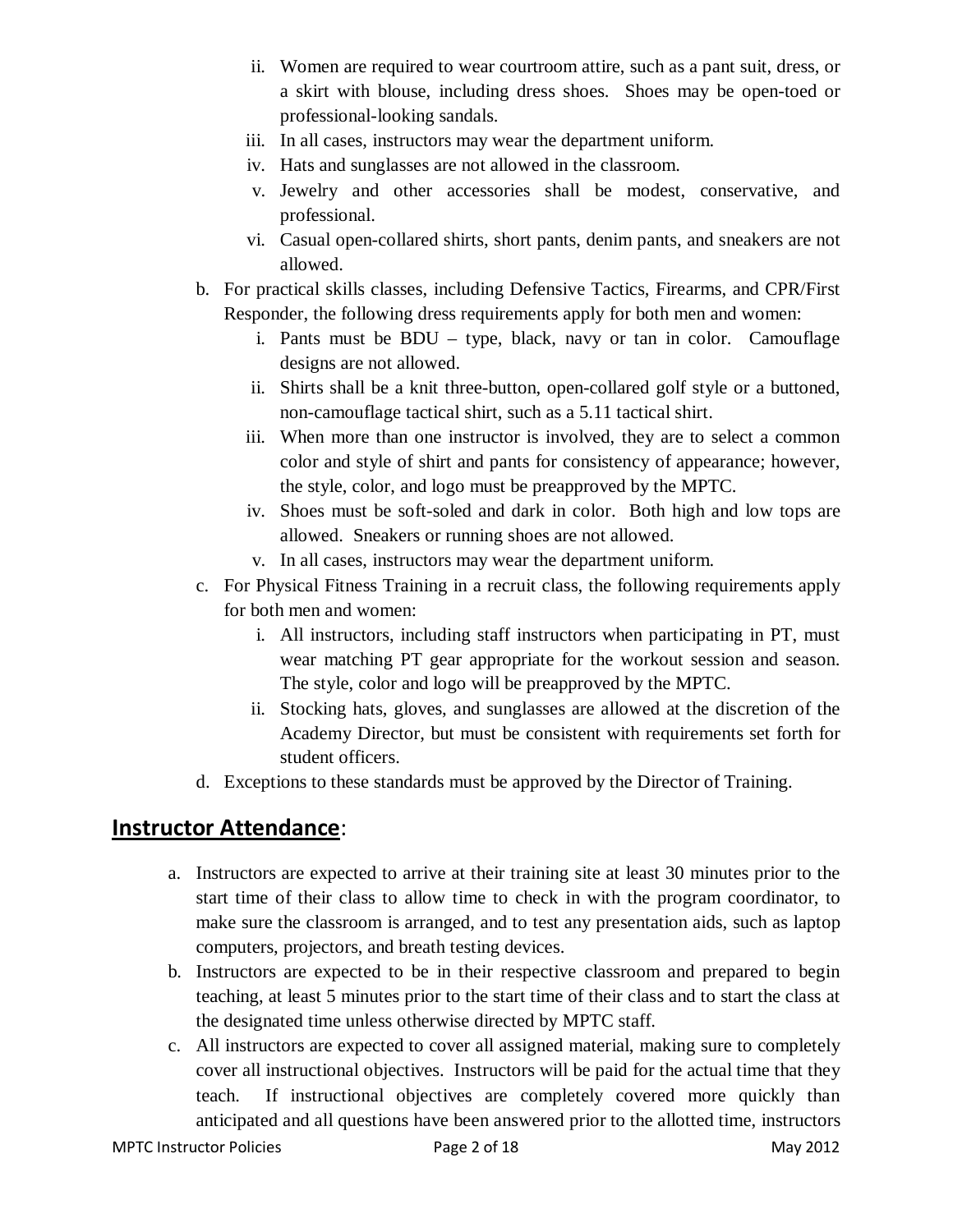may dismiss the class earlier with approval by the MPTC coordinator/academy director. However, in such cases, the instructor's pay voucher is to reflect the actual hours of instruction, rather than the scheduled hours. If not, their pay voucher will be adjusted accordingly.

- d. Instructors will provide breaks to student officers. These breaks will consist of no more than 15-minute breaks approximately every hour. When agreed upon by the instructor, the student officers, and the MPTC program coordinator/academy director, breaks can be skipped or adjusted to accommodate curriculum.
- e. Instructors will provide a lunch break to student officers. The amount of time of the lunch break will be no less than 30 minutes. Instructors will not be paid for lunch break.
- f. The practice of shorter breaks and/or lunch to complete training in a shorter period of time than scheduled is prohibited.
	- a. Exception to this rule is during inclement weather (delayed start/early closing), with coordinator/academy director's permission. Even then, a midday break is required.
- g. Instructors will remain in their classroom to make themselves accessible to the students for at least 15 minutes after the end of the training.
- h. In the event that an instructor is unable to teach a scheduled class, instructors must notify the coordinator/academy director as soon as possible. Instructors should keep in mind that classes often have overtime considerations for departments and their attendees so it is important to keep with the regularly scheduled classes. With Coordinator/Academy Director prior authorization, it is important to have a back up instructor if an emergency or illness were to arise.
- i. In the rare event that an instructor is running late they shall notify the coordinator or academy director, by necessity, as soon as possible by calling the training site they are scheduled to teach at. If the instructor is teaching with other instructors, they shall notify those instructors, out of courtesy, of their late arrival.

# **Classroom Decorum**:

- a. Instructors will conduct themselves in a professional manner at all times.
- b. Instructors will instruct to the Municipal Police Training Committee approved material and lesson plans only.
	- a. Although all instructors are encouraged to utilize their personal experiences to enhance the lesson plan, any changes (additions or deletions) an instructor would like to make to an MPTC-approved lesson plan, must be submitted to and approved by the MPTC Programs and Standards prior to it being presented in a MPTC classroom.
	- b. All handouts must be approved by the MPTC staff prior to distribution to student officers.
- c. Instructors will respect and ensure student respect and care of MPTC equipment and property at all times.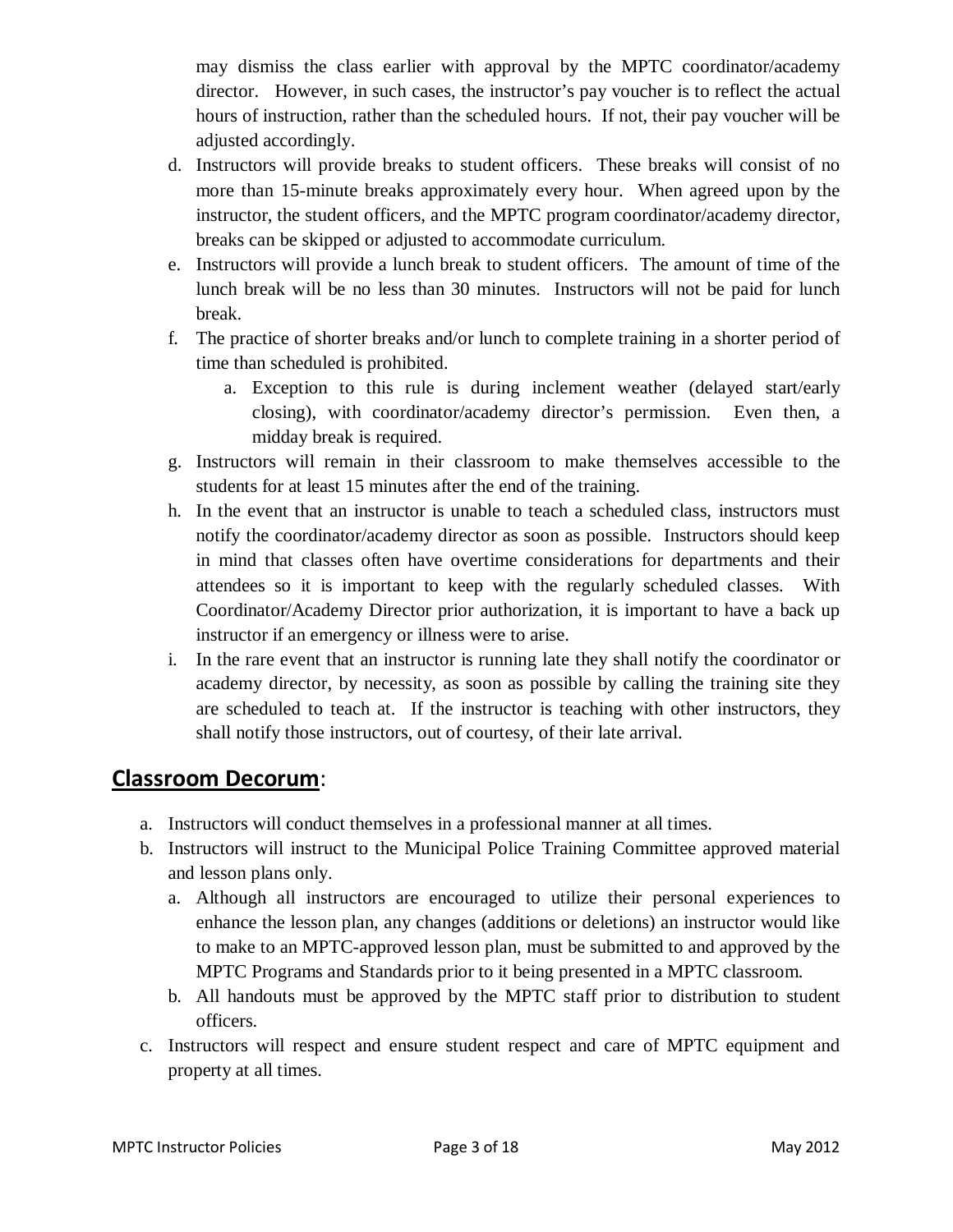- d. Profanity of any kind will not be tolerated in the classroom. While the nature of police training often involves the realism of street jargon, swearing and inappropriate language is prohibited.
- e. The use of tobacco products is prohibited in the training environment and in the presence of the students.
- f. Cell phones must be turned off when teaching in the classroom.
	- a. If expecting an emergency call, phone must be on vibrate.
- g. Under no circumstances will the MPTC tolerate a hostile, offensive, or harmful training environment. Instructors will conduct themselves in a behavior that is respectful of diversity and does not include horseplay, bias, sexual innuendo, or harassment of any type.
- h. Instructors will conduct themselves at all times in a manner consistent with the highest ethical standards. Dishonesty, untruthfulness, promoting personal business interests or discourtesy will not be tolerated.
- i. Recognizing that police training is inherently risky, classes will be conducted with a high level of safety and instructors will, to the best of their ability, do all they can to prevent injury and avoid physical, mental or emotional harm to all student officers in their classroom.
- j. Instructors are representatives of police agencies and the police profession and will conduct themselves in a manner that will bring credit to the profession. Standards of behavior will reflect taste, courtesy, consideration and respect for the rights and privileges of fellow instructors, academy staff and guests, and student officers.

# **Agency Policy of Zero Tolerance for Workplace Violence**:

## **Policy Statement**

Workplace violence undermines the integrity of the workplace and the personal safety of the individual employee. Therefore**,** the Commonwealth maintains a zero tolerance policy for workplace violence. Effective immediately, it is the policy of the Commonwealth that all of it**s**  employees work in an environment free from workplace violence.

## **Authority**

Executive Order #442 establishes a zero tolerance policy for workplace violence and requires state agencies to promptly disseminate written copies of the policy to all employees. The Executive Order applies to individuals employed on a full time or part time basis by the Office of the Governor or any state agency under the Executive department.

The Human Resources Division (HRD) requests agencies adopt this policy**,** as written**,** in compliance with Executive Order #442. This policy does not prohibit agencies from continuing more stringent policies that may currently be in effect, such as those implemented by public safety agencies. This policy is not intended to replace or supersede agency or department policies relative to the lawful use of force.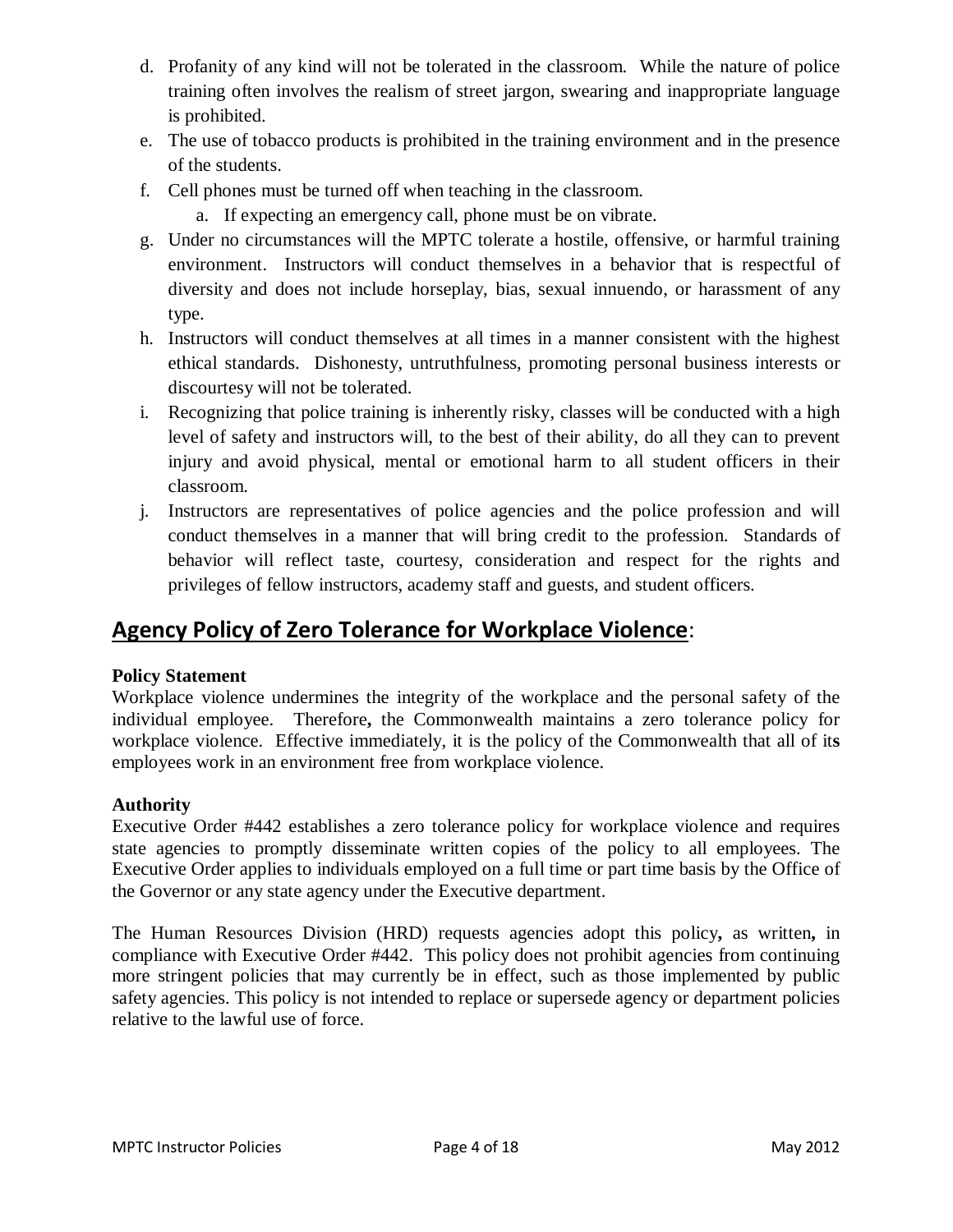#### **Definition of Workplace Violence**

For the purposes of this policy, "workplace" is defined as:

- Any Commonwealth owned or leased property;
- Any location where Commonwealth business is conducted;
- Commonwealth vehicles or private vehicles being used for Commonwealth business;
- In addition, workplace violence can occur at any location if the violence has resulted from an act or decision made during the course of conducting Commonwealth business.

Workplace violence includes but it not limited to the following:

- Physical assault and/or battery:
- Threats and/or acts of intimidation communicated by any means that cause an employee to be in fear of their own physical safety or that of a colleague;
- Disruptive or aggressive behavior that places a reasonable person in fear of physical harm and/or that causes a disruption of workplace productivity; and/or
- Property damage.

Violent behavior can include actions or communication in person, by letter or note, telephone, fax, or electronic mail. Incidents of workplace violence may be acted out individually or take place between employees, employees and clients/customers, employees and acquaintances/partners and employees and the general public.

#### **Roles and Responsibilities:**

#### **HRD shall:**

- Issue, update and advise agency personnel how to implement the statewide Workplace Violence Policy;
- Coordinate and deliver training to agency senior executive staff, mangers, supervisors, and employees on the Commonwealth's policy and workplace violence awareness, using curriculum developed by HRD's Training and Development Group in coordination with the Executive Office of Public Safety;
- Disseminate informational materials for all employees, managers, and supervisors;
- Convene and conduct regular meetings of the HRD Critical Incident Workplace Safety Team comprised of senior managers representing HRD's Office of Employee Relations, Legal, Executive*,* Civil Service, and Training and Development Group to respond to individual agency requests for assistance in specific workplace violence cases; and
- Designate a workplace violence coordinator to support the implementation of Executive Order #442.

#### **Agency Heads shall:**

- Ensure that the Workplace Violence Policy is adopted and implemented;
- Ensure that each employee receives a copy of the Workplace Violence Policy;
- Foster a climate in which victims feel comfortable reporting incidents of workplace violence;
- Contact HRD's Training and Development Group to arrange workplace violence awareness training targeting senior executive staff, managers, and supervisors and subsequently to all employees within the agency;
- Strongly encourage employees to report workplace violence behavior to the appropriate supervisors/managers;
- Ensure that managers appropriately document and swiftly investigate reports of workplace violence;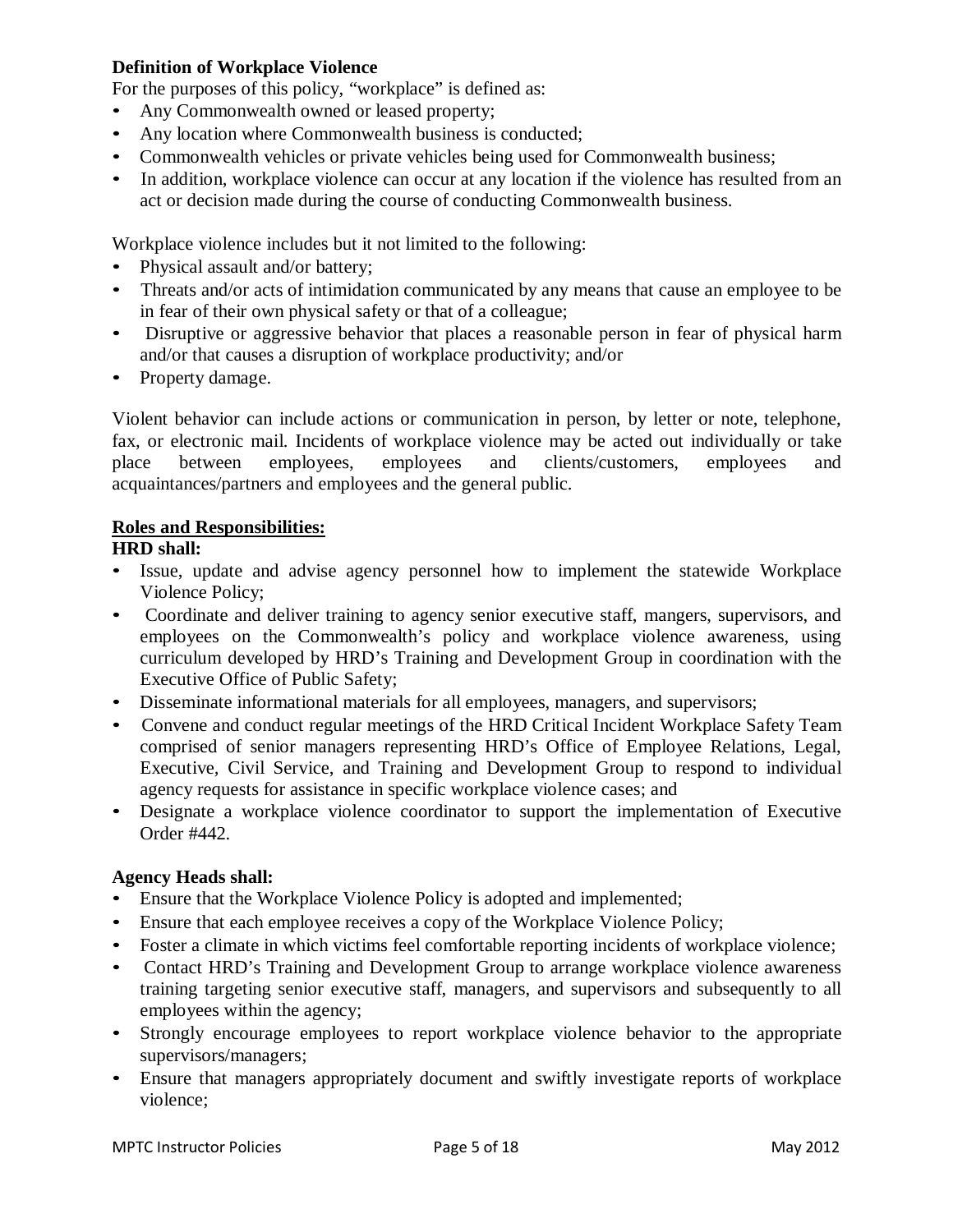- When necessary, notify state/and or local police in response to serious incidents of workplace violence;
- Establish a Safety Incidence Team comprised of senior executive staff representing agency human resources, labor relations, security, training, and legal to devise and review policies, procedures and safety protocols, and to ensure consistent, coordinated responses to acts of workplace violence;
- Ensure written workplace protection plans are devised for employees who are victims of workplace violence; and implement any necessary workplace safety protocols designed to further protect employees from harm; and
- Provide the names of the designated workplace violence coordinator and the names of members of the safety incidence team to the Personnel Administrator.

### **Employees shall:**

- Ensure that they do not participate in any form of workplace violence
- Cooperate in the investigation of alleged workplace violence; and
- Report behavior in the workplace they believe to be workplace violence to their supervisor, or the police when appropriate.

### **Procedures for Investigation and Disciplining Perpetrator**

**As stated above,** the Commonwealth maintains a zero tolerance policy for workplace violence. All agencies are mandated to take all instances of workplace violence seriously. The following are guidelines for disciplining perpetrators:

- All agencies shall immediately report incidents of workplace violence that include physical assault and/or battery, and/or threats to do physical harm, to the appropriate law enforcement authorities;
- All investigations of workplace violence will be conducted in a manner that is sensitive to the safety concerns and privacy of the victim(s), the perpetrator, and all witnesses.
- Agencies must follow existing provisions in the collective bargaining agreements when disciplining perpetrators;
- Acts of workplace violence are among the most serious forms of misconduct and may result in discipline commensurate with the severity of the misconduct**,** including, but not limited to:
	- o An oral reprimand;
	- o A written reprimand to be placed in the perpetrator's personnel file;
	- o Loss of accrued vacation time (where not prohibited by statute, regulation or collective bargaining agreement);
	- o Suspension, demotion, or termination, or;
	- o Any combination of the above**.**
- In the interim, between a charge and the final disposition of a workplace violence case, agency heads may take action to address employees' safety concerns. Depending on the severity of the charge, such action may include placing the alleged perpetrator on leave with or without pay.
- In addition to the measures mentioned above**,** disciplinary measures may include the successful completion of counseling, anger management education or other equivalent programs.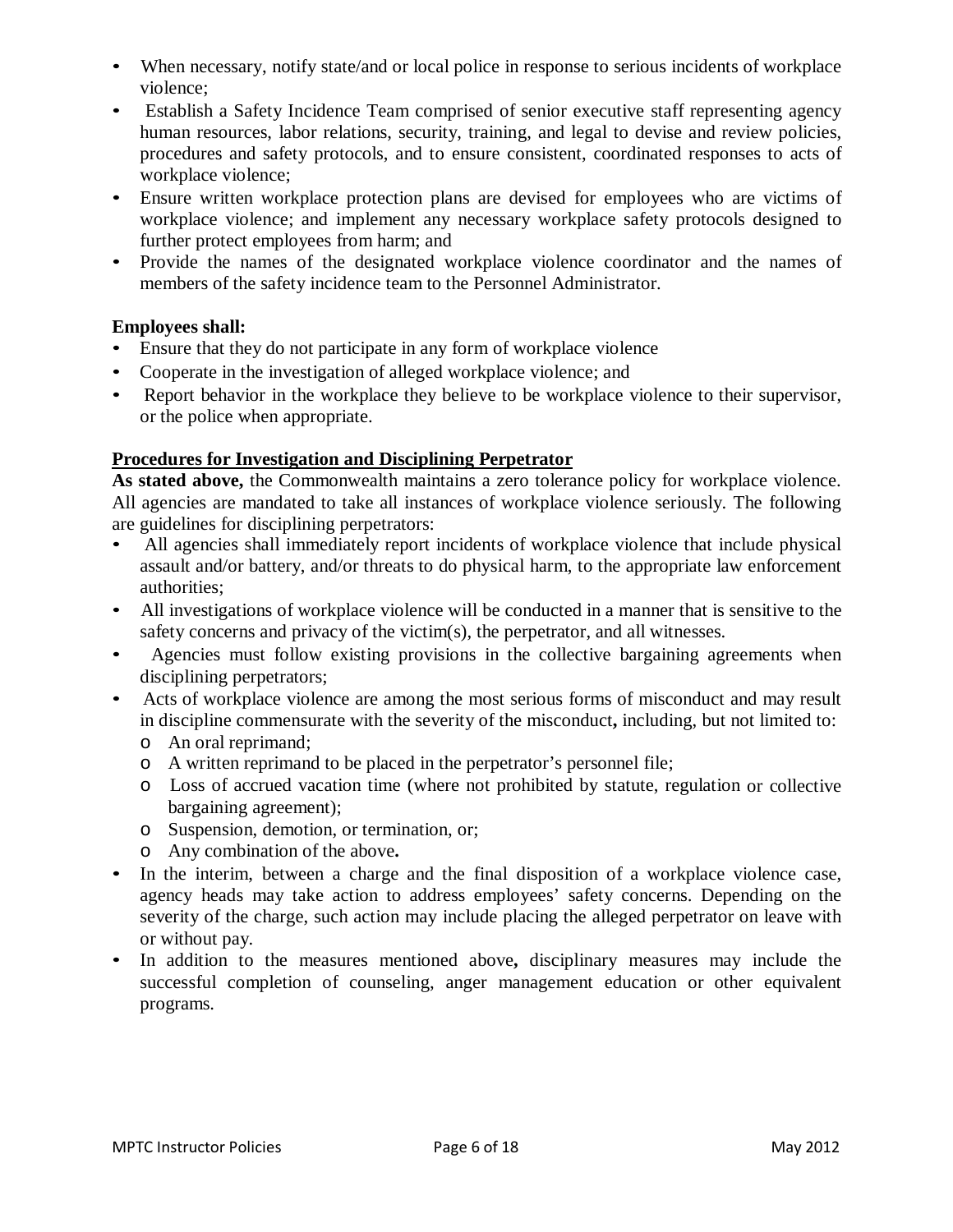# **Sexual Assault and Domestic Violence Agency Policy:**

### **Policy**

The Commonwealth has a zero-tolerance policy for sexual assault, domestic violence, and stalking occurring within or outside the workplace. Effective immediately, it is the policy of the Commonwealth that all employees work in an environment free from all forms of sexual assault and domestic violence. Sexual assault and domestic violence undermine the integrity of the work place and the personal safety of the individual.

#### **Authority**

Executive Order 491 establishes a zero tolerance policy for sexual assault, domestic violence **and stalking and requires state agencies to issue written policies and to provide copies of the** policy to all employees. The Executive Order applies to all individuals employed on a fulltime or part- time basis by the Office of the Governor or any state agency under the Executive Department.

The Human Resources Division (HRD) is requesting agencies adopt this policy as written in order to comply with the Executive Order. This policy does not prevent agencies from adopting more stringent policies or continuing more stringent policies currently in effect, such as those implemented by public safety agencies.

#### **Definition of Domestic Violence**

Chapter 209A of the Massachusetts General Laws defines domestic violence as a form of abuse among family or household members, which includes those individuals who are or have been involved in a substantive dating relationship. Abuse is defined as the occurrence of one or more of the following acts between family or household members:

- attempting to cause or causing physical harm; or
- placing another in fear of imminent serious physical harm; or
- causing another to engage involuntarily in sexual relations by force, threat of force, or duress.

#### **Family or household members are persons who:**

- are or were married to one another;
- are or were residing together in the same household;
- are or were related by blood or marriage;
- have a child in common regardless of whether they have ever married or lived together; or
- are or have been in a substantive dating or engagement relationship.

Chapter 209A provides a victim protection from an abuser through the issuance of a restraining order. Such an order may order the abuser to refrain from abuse, to vacate the home, to comply with temporary custody and support orders, and/or to have no contact with the victim at all times. Although Chapter 209A orders are civil in nature, violations of certain provisions are criminal in nature for which arrest is mandatory.

For the purposes of initiating disciplinary action against an employee accused of abuse, there must be a judicial finding of probable cause that the employee committed an act of abuse against a family or household member. The employer may require an employee who is an abuser to accept reassignment to a different geographic location, if the employer determines that such reassignment will help better ensure the safety of the victim or others in the workplace. While maintaining confidentiality to the extent practicable, agencies are encouraged to consult with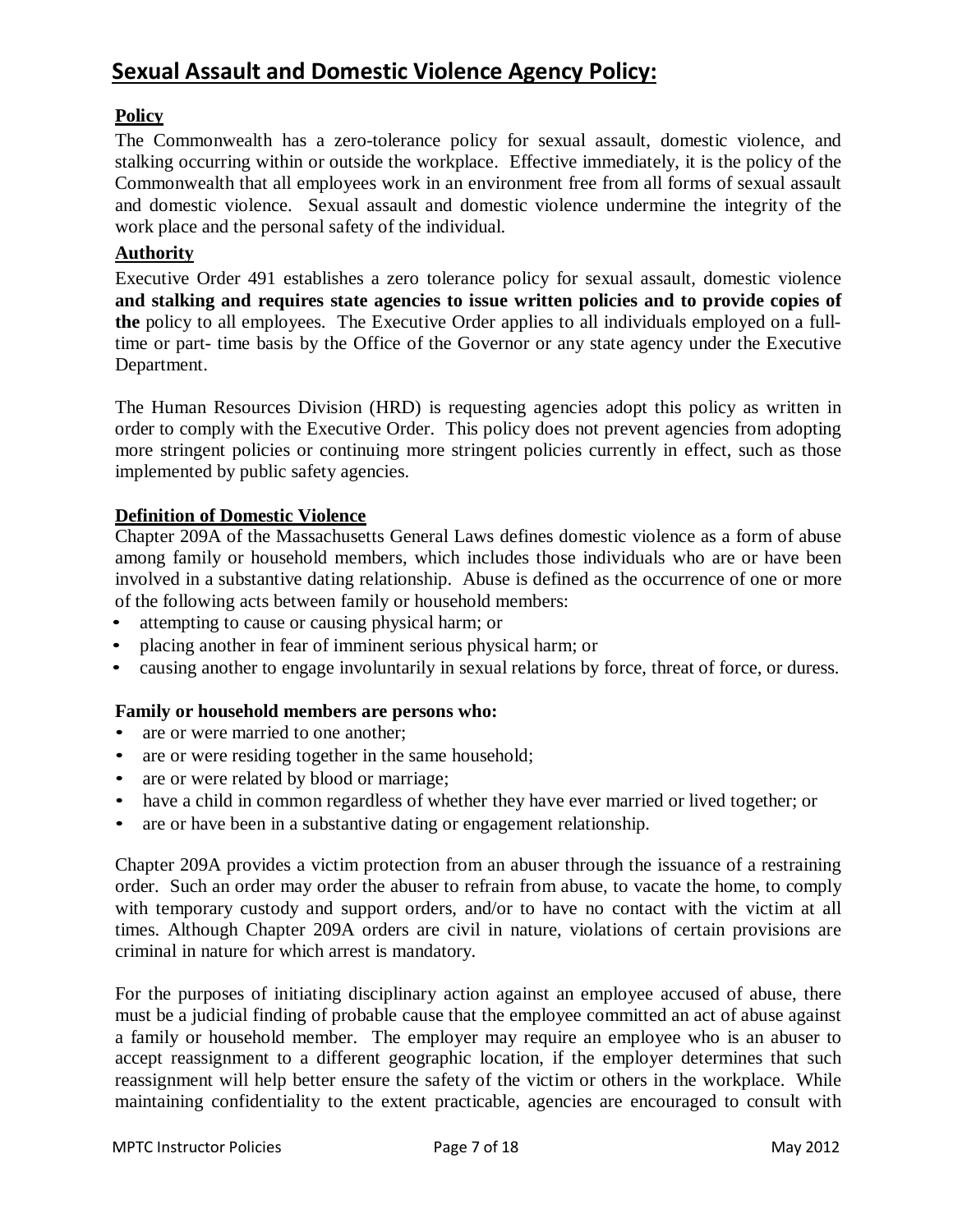appropriate legal staff, human resource/labor relations directors and/or domestic violence professionals for guidance in these matters.

### **Definition of Sexual Assault and Stalking**

"Sexual assault" includes any action causing another to engage in sexual relations by force, threat, or duress in violation of Chapter 209A or chapter 265 of the General Laws, or any other applicable law of the Commonwealth.

"Stalking" includes any pattern or series of acts, conduct or threats causing or intended to cause alarm or fear in violation of chapter 209A or chapter 265 of the General Laws, or any other applicable law of the Commonwealth.

The Commonwealth's view of sexual assault, domestic violence, and stalking reflects, but is not limited to, the following considerations:

- A man as well as a woman may be the victim of sexual assault, domestic violence, or stalking, and a woman as well as a man may be the abuser.
- The victim does not have to be the opposite sex from the abuser.

### **Roles and Responsibilities:**

#### **The Human Resources Division shall:**

- Issue and update the statewide policy addressing sexual assault and stalking to all Agency Heads, Cabinet Secretaries, Human Resource Directors, and other designated Employers;
- Assist agency personnel in how to effectively implement the statewide Sexual Assault and Domestic Violence Policy;
- Through the Director of Domestic and Workplace Violence Prevention, provide and/or approve training curriculum and delivery initiatives developed by the Human Resources Division in conjunction with the Executive Office of Public Safety and Security to agencies on the Commonwealth's policy and domestic violence and sexual assault awareness;
- Disseminate informational materials for all employees, managers and supervisors.

### **Employers shall:**

- Ensure that the policy of Zero Tolerance for Sexual Assault and Domestic Violence is adopted and implemented;
- Review their existing personnel policies and procedures and to revise them as necessary to ensure they are responsive to the needs of victims;
- Forward a copy of their department policy to the Director of Domestic and Workplace Violence Prevention within the Human Resources Division;
- Designate an employee to coordinate the policy dissemination, training, and benefits provided through this policy.
- Ensure that each employee receives:
- A copy of the Commonwealth's policy and Executive Order No. 491.
- Notification of any changes to the policy as soon as administratively possible.
- Foster a climate in which victims can be comfortable disclosing abuse, including posting resource information where victims and abusers can go for assistance;
- Strongly encourage employees to report behavior which occurs in the workplace which they believe to be domestic violence, sexual assault or stalking;
- When appropriate, ensure written workplace safety plans are completed in response to reports of domestic violence, sexual assault, and stalking;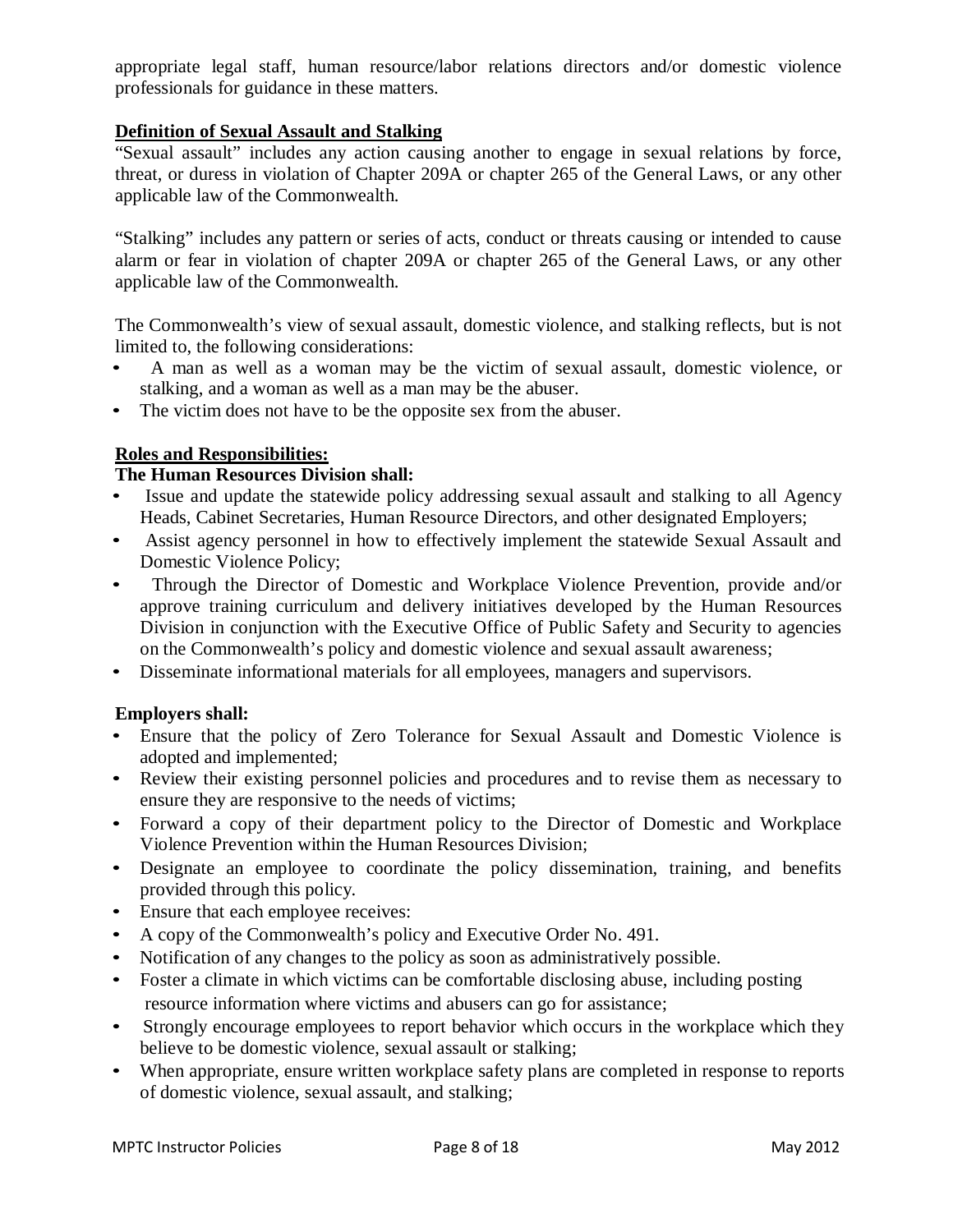- When appropriate, while maintaining confidentiality to the extent practicable, work with victims in consultation with agency domestic violence coordinator(s), HR personnel, and/or Legal Counsel in addressing workplace safety and security plans that may impact victims and/or co-workers.
- Determine the nature of disciplinary action to be taken against employee abusers;
- After receiving approval from the Director of Workplace Violence Prevention, implement the Domestic Violence and Sexual Assault in the Workplace Prevention Training curriculum and delivery program developed by the Human Resources in coordination with the Executive Office of Public Safety.
- Respect the privacy of victims and preserve confidentiality at all times, to the extent possible, in dealing with situations involving sexual assault, domestic violence or stalking;
- When notified of a restraining order in effect, utilize all reasonable efforts to address the employee's concerns about safety and report any workplace violations of such order to the police.

### **Employees shall:**

- Ensure that they do not participate in any form of domestic violence, sexual assault, or stalking either within or outside the workplace;
- Cooperate in the investigation of alleged domestic violence, sexual assault, and stalking by providing information they possess concerning such matters;
- Report behavior in the workplace which they believe to be sexual assault, domestic violence, or stalking to their supervisor, or the police when appropriate.

### **Protection to domestic violence, sexual assault, and stalking victims**

The Commonwealth recognizes that victims of domestic violence, sexual assault, and stalking may suffer from physical, mental, emotional, and sexual abuse. In an effort to afford victims of domestic violence, sexual assault, and stalking the ability to protect themselves and their families, and to ensure the safety of all employees, the Commonwealth has established the following policies:

- An employee who is a victim of domestic violence, sexual assault or stalking or whose children are victims and the employee is not the abuser shall be entitled to up to fifteen (15) days of paid leave per calendar year for the purposes of counseling, obtaining medical treatment, attending legal proceedings, or carrying out other necessary activities resulting from domestic violence, sexual assault, or stalking.
- The fifteen (15) days of paid leave will not be charged to sick, vacation or personal leave accrual. Agencies should use time reporting code LWP "Leave with Pay" and to preserve confidentiality avoid entering any comments about this leave in HR/CMS time and attendance as comments can be found in the Information Warehouse)
- An employee who is a victim of sexual assault, domestic violence, or stalking and/or whose children are victims and the employee is not the abuser may be granted up to six (6) months of unpaid leave, where the employee requests such leave as a result of domestic violence, sexual assault or stalking. Leave accruals and insurance benefits shall be handled in the same way as is done for any other type of leave without pay. Upon the employee's return from leave, the agency shall restore the employee to the same position or to an equivalent position, with equivalent employment benefits, pay, and other terms and conditions of employment, provided that the employee has not been displaced from his/her position in the interim due to a reduction in force.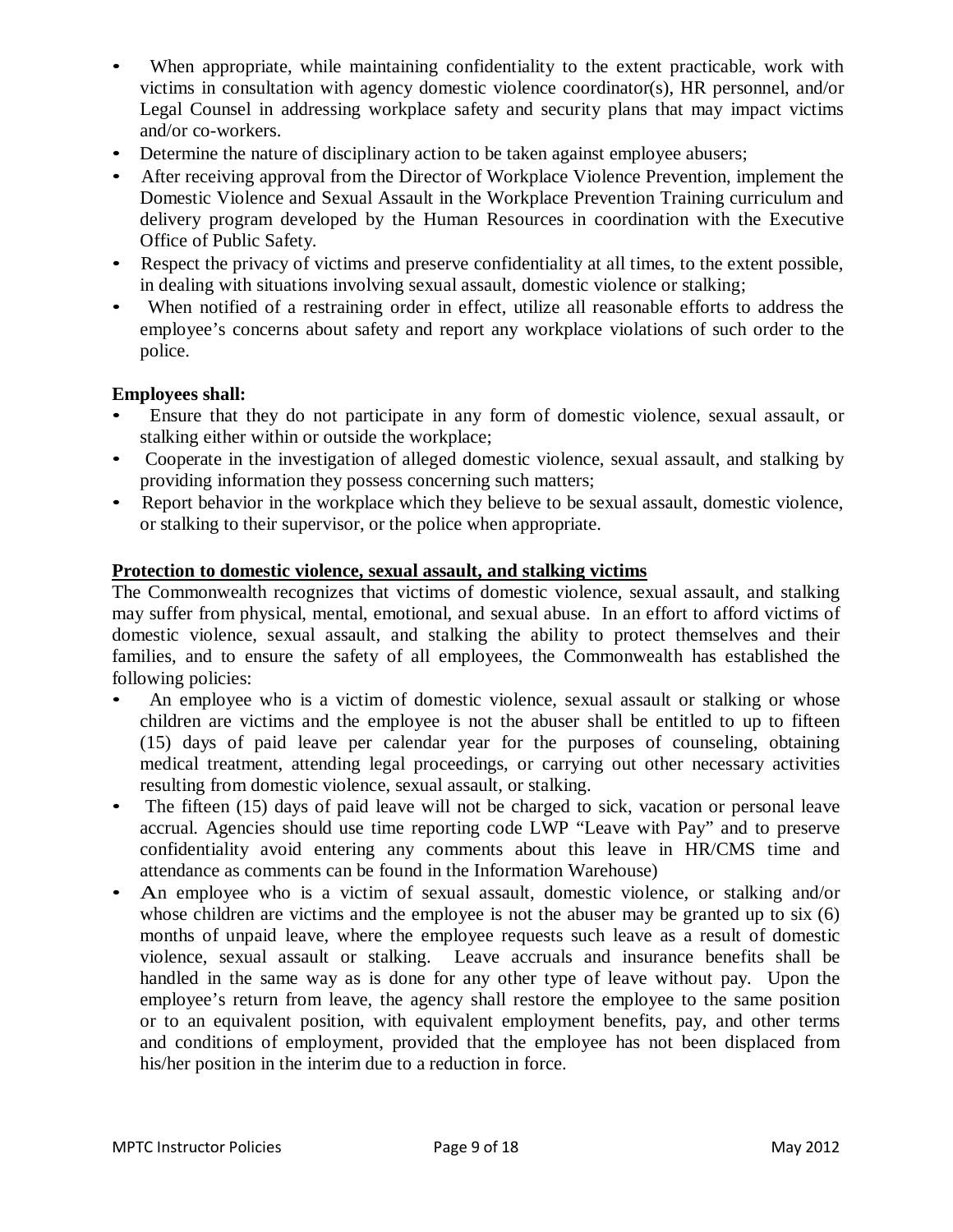- Due to the emergency nature of leave requests, the employee may not be able to provide such documentation. However, when appropriate, agencies may request the following documentation:
	- A judicial finding of domestic violence, such as a 209A restraining order or pending criminal charges;
	- Signed letter from a district attorney's office, police department, or district, probate, or superior court;
- Signed affidavits from third parties having knowledge of the abuse.
- To the extent possible, all documentation submitted shall be kept in a secure and confidential manner so as to respect the employee's right to privacy. An employee may opt to have their name and job data withheld from being released to any parties as a result of a freedom of information act request (see Payroll Public Records Exemption Memo and Form)
- A victim of domestic violence, sexual assault, or stalking is strongly encouraged to notify his or her agency of the existence of a restraining order protecting the employee. Upon such notification, the agency shall make all reasonable efforts to enforce the restraining order in the workplace. Such efforts may include:
	- Notifying security personnel of the identity of the person against whom the order is issued (defendant);
	- Providing security personnel with a photograph or other identifying information, such as motor vehicle information;
- After notifying the employee, having the employee's calls screened;
- Moving the employee's workstation away from an unsecured entrance.
- If an agency becomes aware that an active restraining order protects an employee, the agency may offer that employee a reassignment to a different geographical location. Where the victim has requested reassignment, the agency shall give the request top priority.
- Agencies shall immediately notify the police if a violation of a restraining order occurs at the workplace.
- Agencies should provide the attached list of "domestic violence, sexual assault assistance programs", including the state-wide *Safe-Link Hotline emergency hotline number* to employees who are victims of domestic violence, sexual assault and/or stalking to assist them in finding available services.

### **Procedures for Investigating and Disciplining Abusers**

All agencies are mandated to take all instances of sexual assault, domestic violence, and stalking seriously. The following are guidelines for disciplining abusers:

- All agencies shall immediately report any incident of domestic violence, sexual assault or stalking that occurs in the workplace, including violation of 209A restraining orders, to the appropriate law enforcement authorities.
- Agencies must follow existing provisions in the collective bargaining agreements when disciplining abusers.
- Agencies are encouraged to consult with appropriate legal staff, human resource/labor relations directors and or domestic violence professionals for guidance in these matters.
- All investigations of domestic violence, sexual assault, or stalking policy violations within the workplace will be conducted in a manner to protect the confidentiality of the victim, the alleged abuser and all witnesses. All parties involved in the proceedings will be advised to maintain strict confidentiality.
- Acts of domestic violence, sexual assault, or stalking, regardless of where they occur, will not be tolerated and may result in discipline, including, but not limited to: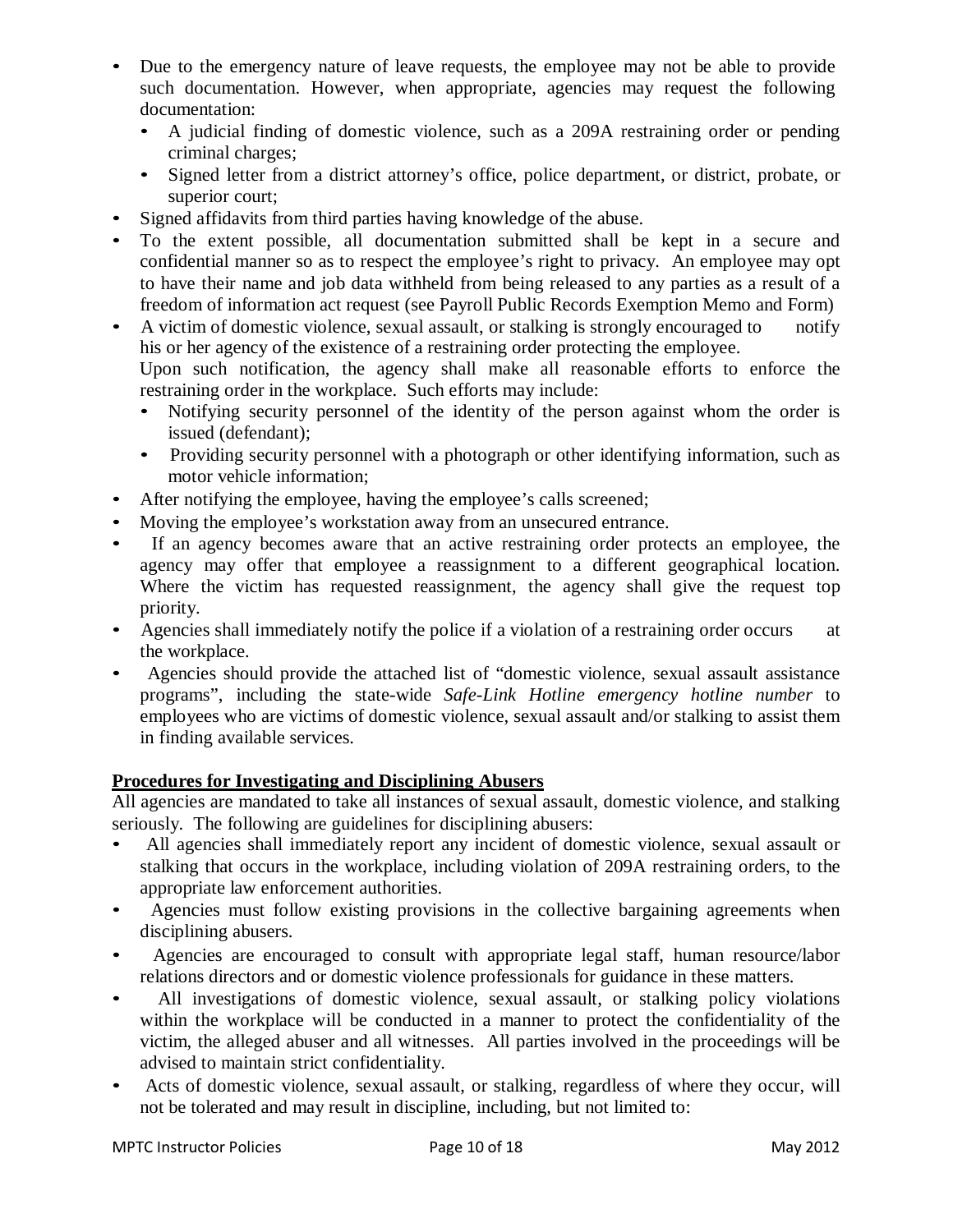- An oral warning or reprimand;
- A written warning or reprimand to be placed in a personnel file;
- Required completion of a certified batterer intervention program;
- Suspension or termination; or
- Any combination of the above.
- Incidents of domestic violence, sexual assault, or stalking resulting in the conviction of a felony within the past five years, may be used as a factor in hiring determinations.
- As with all other such actions, disciplinary actions taken against abusers become part of their work history and will be considered when selecting employees for promotion, new work assignments and other types of personnel actions.

#### *This policy is posted at:*

*[http://www.mass.gov/anf/docs/hrd/policies/prevention/domestic-violence-sexual](http://www.mass.gov/anf/docs/hrd/policies/prevention/domestic-violence-sexual-assault.doc)[assault.doc](http://www.mass.gov/anf/docs/hrd/policies/prevention/domestic-violence-sexual-assault.doc)*

*References: Executive Order 491 [http://www.mass.gov/Agov3/docs/Executive%20Orders/executive\\_order\\_491.pdf](http://www.mass.gov/Agov3/docs/Executive%20Orders/executive_order_491.pdf)*

*Mass General Laws Chapter 209A <http://www.malegislature.gov/Laws/GeneralLaws/PartII/TitleIII/Chapter209A>*

*Mass General Laws Chapter 265 <http://www.malegislature.gov/Laws/GeneralLaws/PartIV/TitleI/Chapter265>*

*Payroll Public Record Exemption Policy Memo [http://www.mass.gov/anf/docs/hrd/policies/files/public-record-exemption-policy](http://www.mass.gov/anf/docs/hrd/policies/files/public-record-exemption-policy-memo.doc)[memo.doc](http://www.mass.gov/anf/docs/hrd/policies/files/public-record-exemption-policy-memo.doc)*

*Payroll Public Records Exemption Form <http://www.mass.gov/anf/docs/hrd/policies/files/payroll-public-exemption.doc>*

*Jane Doe – The Massachusetts Coalition Against Sexual Assault and Domestic Violence [www.janedoe.org/](http://www.janedoe.org/)*

*SafeLink 1-877-785-2020* 

*[http://www.casamyrna.org/index.php?option=com\\_content&view=article&id=29&Itemid](http://www.casamyrna.org/index.php?option=com_content&view=article&id=29&Itemid) [=4](http://www.casamyrna.org/index.php?option=com_content&view=article&id=29&Itemid)5*

*Massachusetts Department of Public Health - Certified Batterer Intervention Programs [http://www.mass.gov/Eeohhs2/docs/dph/com\\_health/violence/bi\\_directory.rtf](http://www.mass.gov/Eeohhs2/docs/dph/com_health/violence/bi_directory.rtf)*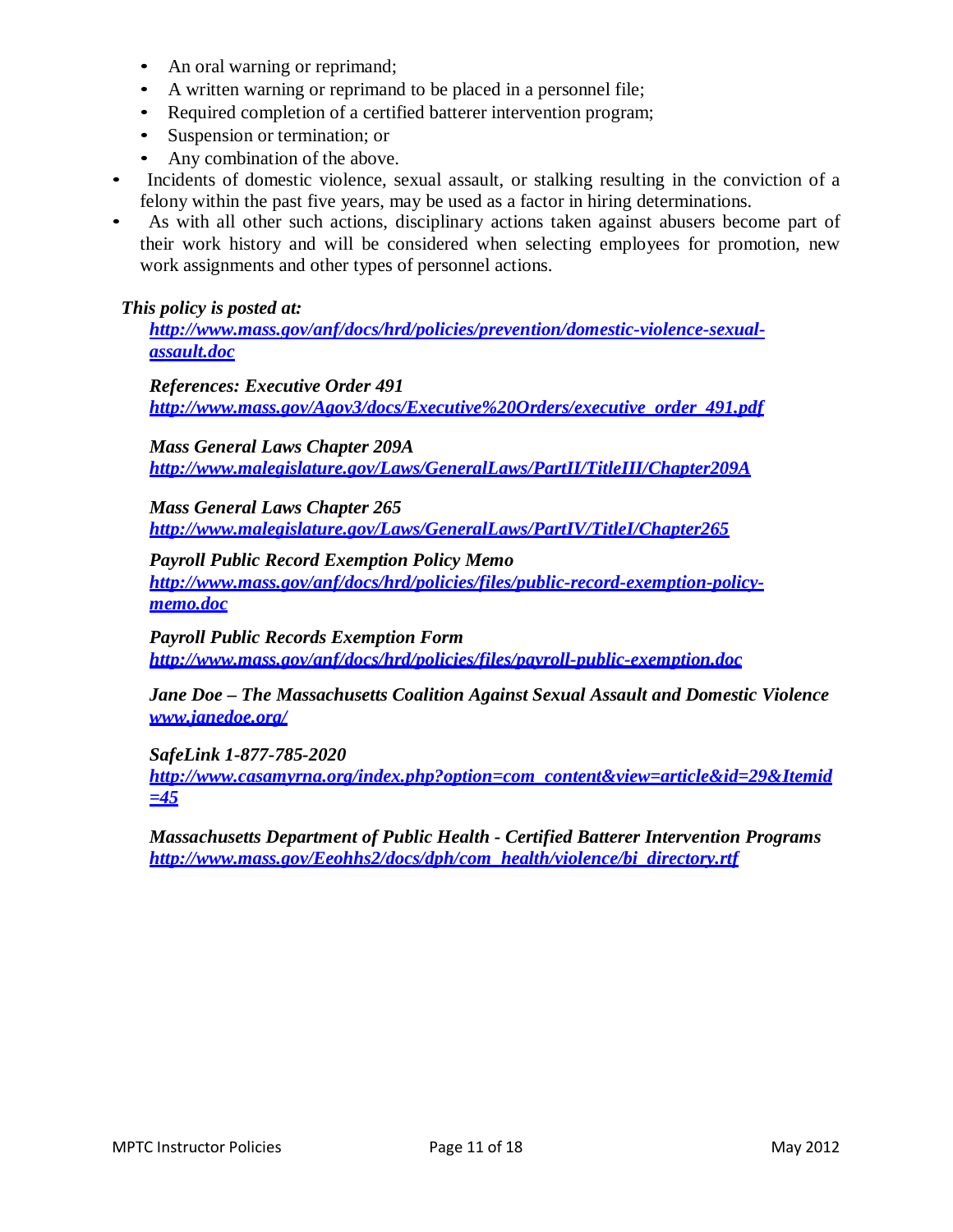# **Agency Diversity Executive Order No. 526:**

WHEREAS, the Constitution of the Commonwealth of Massachusetts is based on a belief in freedom and equality for all individuals and in the duty of Government to safeguard and fosterthese rights;

WHEREAS, the Executive Branch of the Commonwealth of Massachusetts recognizes the importance of non-discrimination, diversity, and equal opportunity in all aspects of state employment, programs, and activities;

WHEREAS, creating a culture of inclusion that values and promotes diversity and equal opportunity for all individuals is the central objective of this Executive Order and the goal of my administration;

WHEREAS, while acknowledging the many efforts and accomplishments of the past, the Commonwealth can and must do more to ensure that non-discrimination, diversity and equal opportunity are safeguarded, promoted, and reflected in state workplaces, decisions, programs, activities, services, and contracts; NOW, THEREFORE, I, Deval L. Patrick, Governor of the Commonwealth of Massachusetts, by virtue of the authority vested in me by the Constitution, Part 2, c. 2, §I, Art. I, do hereby order as follows:

Section 1. This Executive Order shall apply to all state agencies in the Executive Branch. As used in this Order, "state agencies" shall include all executive offices, boards, commissions, agencies, departments, divisions, councils, bureaus, and offices, now existing and hereafter established.

Section 2. Non-discrimination, diversity, and equal opportunity shall be the policy of the Executive Branch of the Commonwealth of Massachusetts in all aspects of state employment, programs, services, activities, and decisions. Each executive officer and agency head serving under the Governor, and all state employees, shall take immediate, affirmative steps to ensure compliance with this policy and with applicable federal and state laws in connection with both the internal operations of state government as well as their external relations with the public, including those persons and organizations doing business with the Commonwealth. Each agency, in discharging its duties, shall consider the likely effects that its decisions, programs, services, and activities will have on achieving non-discrimination, diversity, and equal opportunity.

Section 3. All state agencies shall develop and implement affirmative action and diversity plans to identify and eliminate discriminatory barriers in the workplace; remedy the effects of past discriminatory practices; identify, recruit, hire, develop, promote, and retain employees who are members of under-represented groups; and ensure diversity and equal opportunity in all facets, terms, and conditions of state employment. Such plans shall set forth specific goals and timetables for achievement, shall comply with all applicable state and federal laws, and shall be updated, at a minimum, every two years.

Section 4. All programs, activities, and services provided, performed, licensed, chartered, funded, regulated, or contracted for by the state shall be conducted without unlawful discrimination based on race, color, age, gender, ethnicity, sexual orientation, gender identity or expression, religion, creed, ancestry, national origin, disability, veteran's status (including Vietnam-era veterans), or background. Equal opportunity and diversity shall be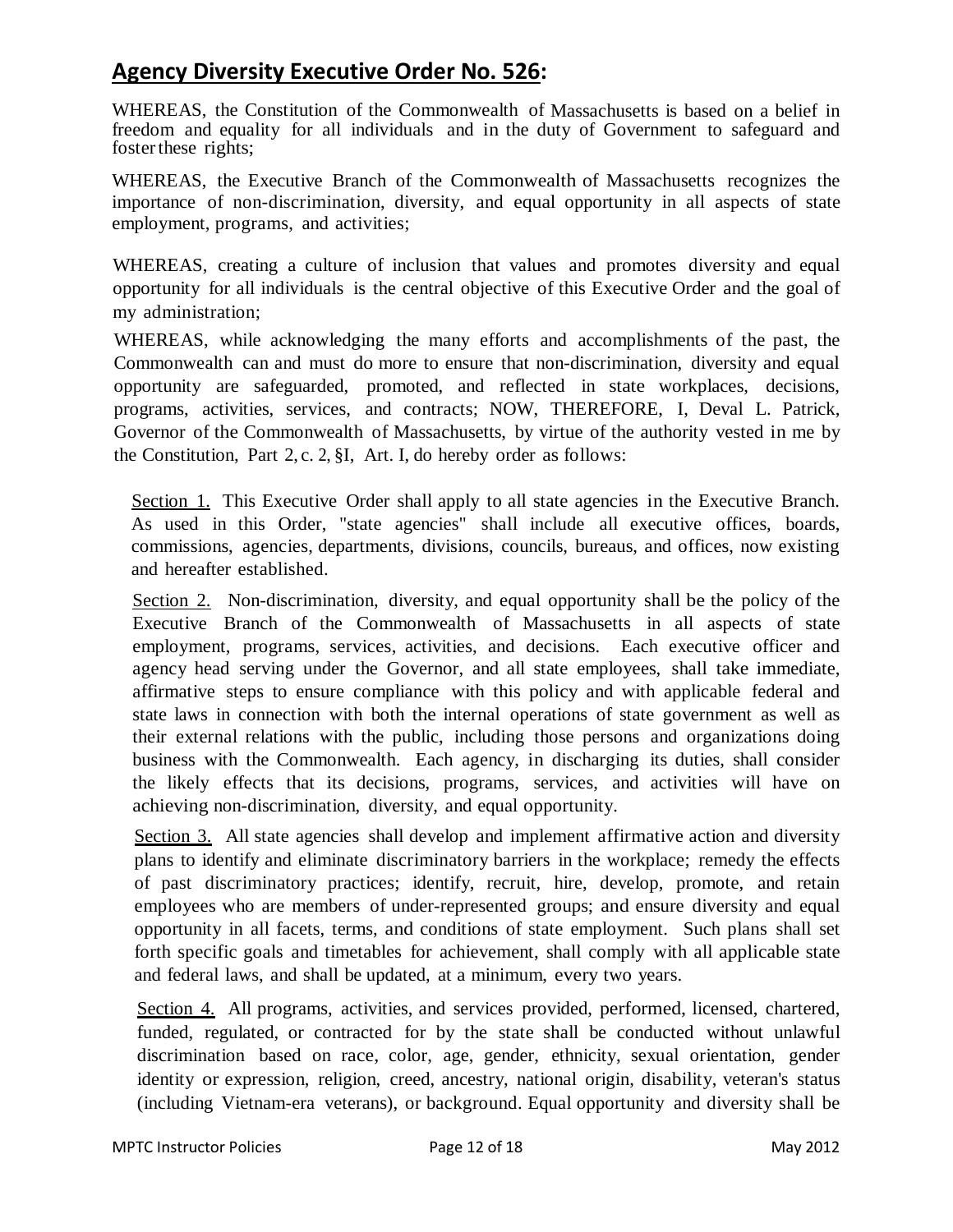protected and affirmatively promoted in all state, state-assisted, and state-regulated programs, activities, and services. Non-compliance shall subject violators to such disciplinary or remedial actions as permitted by law. This provision applies, but is not limited to, the use and operation of facilities owned, leased, funded or subject to control by the Commonwealth; the sale, lease, rental, financing, construction, or development of housing; state-licensed or chartered health care facilities, educational institutions, and businesses; education, counseling, and training programs; and public schools.

Section 5. All Executive Branch contracts entered into after the effective date of this Order shall contain provisions prohibiting contractors and subcontractors from engaging in discriminatory employment practices; certifying that they are in compliance with all applicable federal and state laws, rules, and regulations governing fair labor and employment practices; and committing to purchase supplies and services from certified minority or women-owned businesses, small businesses, or businesses owned by socially or economically disadvantaged persons or persons with disabilities. Such provisions shall be drafted in consultation with the Office of the Comptroller and the Operational Services Division, which shall develop and implement uniform language to be incorporated into all Executive Branch contracts. The provisions shall be enforced through the contracting agency, the Operational Services Division, and/or the Massachusetts Commission Against Discrimination. Any breach shall be regarded as a material breach of the contract that may subject the contractor to appropriate sanctions.

Section 6. All state agencies shall exclude from any forms requesting information any item or inquiry expressing or soliciting specifications as to race, color, creed, religion, national origin, ethnicity, gender, age, sexual orientation, gender identity or expression, or disability, unless the item or inquiry is expressly required by statute or is deemed by the Massachusetts Commission Against Discrimination, the Massachusetts Office on Disability, the Human Resources Division, or the Office of Diversity and Equal Opportunity to be a bona fide qualification or otherwise required in good faith for a proper purpose.

Section 7. The Office of Diversity and Equal Opportunity ("ODEO"), as presently established within the Human Resources Division of the Administration and Finance Secretariat, shall be responsible for ensuring compliance with this Executive Order and with all applicable state and federal laws. ODEO shall have a Director (the "Director") who shall be selected by and serve at the pleasure of the Governor. The Director shall report to the Commonwealth's Chief Human Resources Officer and submit periodic written reports to the Governor. The Director shall have the authority to:

- Establish guidelines for agency affirmative action and diversity plans ("plans");
- Review all such plans and either approve, return for amendment, or reject them;
- Establish periodic reporting requirements for agencies concerning the implementation of their plans and all actions taken to ensure compliance with this Executive Order and applicable state and federal laws;
- Provide assistance to agencies in achieving compliance with their plans and with applicable federal and state laws;
- Monitor and assess the status of agency compliance and investigate instances of noncompliance; and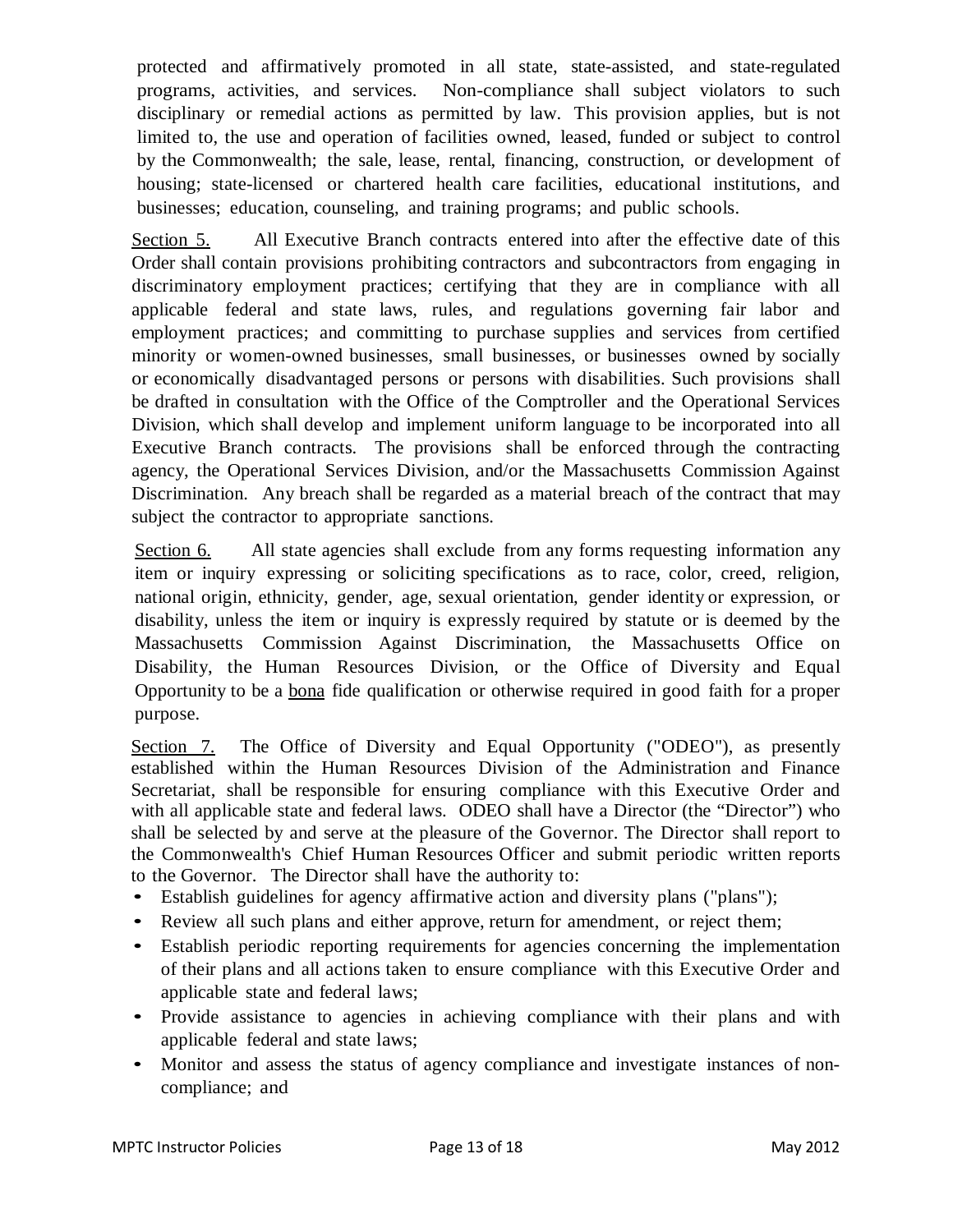• Where appropriate, determine and impose remedial courses of action, including the potential imposition of a freeze on all personnel requisitions and appointment forms submitted by any non-compliant agency to the Chief Human Resources Officer.

Section 8. Each Secretariat shall appoint a Diversity Director. Each agency shall appoint a Diversity Officer. Diversity Directors and Officers shall have a direct reporting relationship to their Secretary or Agency head; shall also report to the Director of ODEO; and shall coordinate their component's compliance with the requirements of this Order and applicable federal and state laws. Through the Diversity Directors and Officers, and in compliance with the reporting guidelines and requirements established by ODEO, all state agencies shall submit periodic reports to the Director of ODEO concerning the status and implementation of their affirmative action and diversity plans.

Section 9. The Massachusetts Office on Disability ("MOD"), through its Director, shall be responsible for advising, overseeing and coordinating compliance with federal and state laws protecting the rights of persons with disabilities, including but not limited to the Americans with Disabilities Act ("ADA"), 42 U.S.C. §§12131-12134; Section 504 ("504") of the Rehabilitation Act of 1973, 29 U.S.C. § 794; Article CXIV of the Massachusetts Constitution; and Chapter 6, §§ 185-87; Chapter 93, § 103; Chapter 151B; and Chapter 272, §§ 92, 98, and 98A of the Massachusetts General Laws. MOD shall serve as the Executive Branch's designated ADA and Rehabilitation Act Coordinator, and shall provide information, training, and technical assistance and promulgate guidelines reflecting best practices, policies and procedures concerning persons with disabilities. Each agency shall appoint an ADA/504 Coordinator who shall report directly to the agency head and work with MOD concerning issues involving persons with disabilities. Notification of such appointment shall be made to MOD's Director.

Section 10.Pursuant to guidelines established by ODEO and MOD, all agency heads, managers, supervisors, and employees shall attend mandatory diversity training within one year of the effective date of this Order. For future hires, such training shall be part of the standardized orientation provided to new employees.

Section 11. ODEO and MOD shall promulgate guidelines establishing a complaint resolution process for individuals who allege non- compliance by state agencies with applicable federal and state laws prohibiting discrimination. In instances where this process does not resolve the complaint, the Director of ODEO may refer to the Massachusetts Commission Against Discrimination ("MCAD") or to MOD any information concerning conduct that the Director believes may constitute a violation of the law. The MCAD shall initiate investigations and, where necessary; file complaints against those agencies and persons whom it has reason to believe are in violation of the laws of the Commonwealth or the United States.

Section 12. In performing their responsibilities under this Order, ODEO, MOD, and the MCAD shall have the full cooperation of all state agencies, including compliance with all requests for information.

Section 13.The Governor's Non-discrimination, Diversity and Equal Opportunity Advisory Council ("Advisory Council") is hereby established to advise the Governor concerning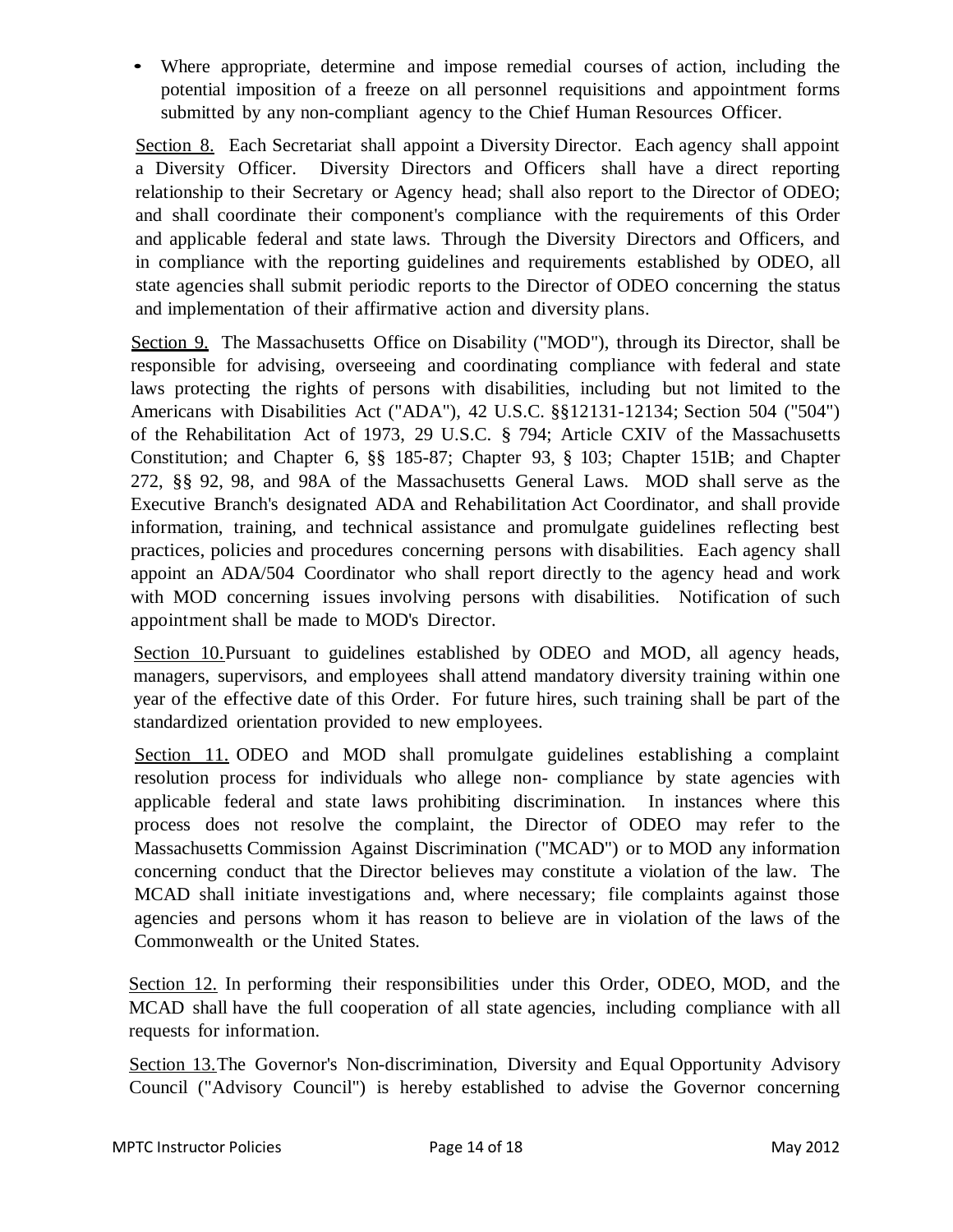policies, practices, and specific actions that the Commonwealth should implement to ensure that the objectives of this Executive Order are accomplished.

13.1 The Advisory Council shall consist of fift en persons, including a Chair, each of whom shall be appointed by the Governor. All members shall serve without compensation at the pleasure of the Governor in a solely advisory capacity.

13.2 The Advisory Council's work shall include, but need not be limited to, making written recommendations to the Governor concerning actions, policies, and practices that the Commonwealth should implement to ensure that the objectives of this Executive Order are accomplished.

13.3 The Advisory Council shall meet at such times and places as determined by the Chair and shall submit an initial report containing its written recommendations to the Governor no later than 60 days following the appointment of the Council's 15 members.

Thereafter, the Advisory Council shall meet at least semi-annually and submit supplemental reports to the Governor no less than once per year.

Section 14. Nothing in this Executive Order shall be construed to preclude or otherwise limit the continuation or implementation of any lawful affirmative action programs or other programs that support the objectives of this Executive Order.

Section 15.This Executive Order shall take effect immediately and shall continue in effect until amended, superseded or revoked by subsequent Executive Order.

# **Commonwealth of Massachusetts Sexual Harassment Policy:**

### I**. Introduction**

It is the goal of the Commonwealth of Massachusetts to promote a workplace that is free of sexual harassment. Sexual harassment of employees occurring in the workplace or in other settings related to their employment is unlawful and will not be tolerated by the Commonwealth. Further, any retaliation against an individual who has complained about sexual harassment or retaliation against individuals for cooperating with an investigation of a sexual harassment complaint is similarly unlawful and will not be tolerated. To achieve our goal of providing a workplace free from sexual harassment, the conduct that is described in this policy will not be tolerated and we have provided a procedure by which inappropriate conduct will be dealt with, if encountered by employees.

Because the Commonwealth of Massachusetts takes allegations of sexual harassment seriously, we will respond promptly to complaints of sexual harassment and where it is determined that such inappropriate conduct has occurred, we will act promptly to eliminate the conduct and impose such corrective action as is necessary, including disciplinary action where appropriate.

Please note that while this policy sets forth our goals of promoting a workplace that is free of sexual harassment, the policy is not designed or intended to limit our authority to discipline or take remedial action for workplace conduct which we deem unacceptable, regardless of whether that conduct satisfies the definition of sexual harassment.

### II. **Definition Of Sexual Harassment**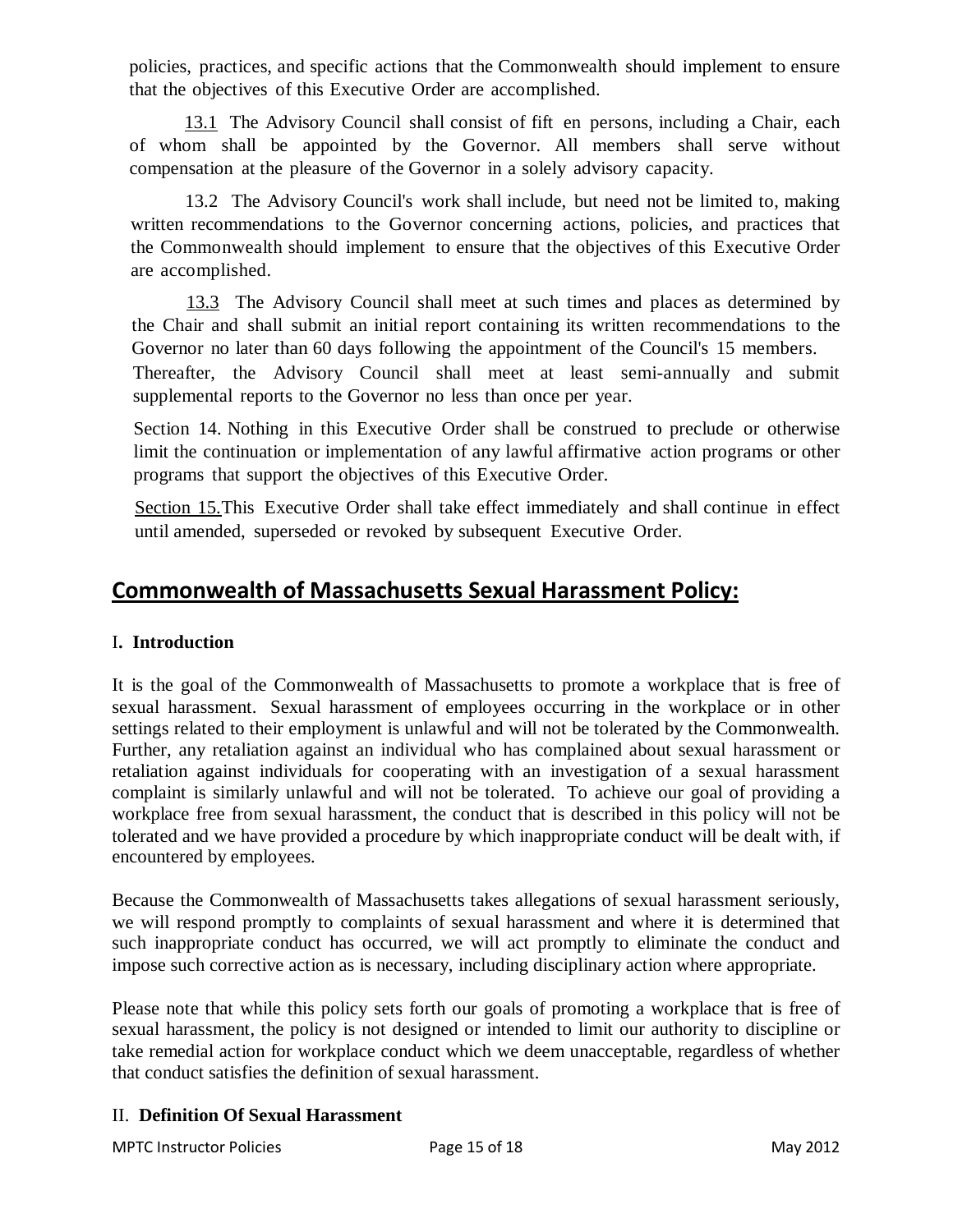In Massachusetts, "sexual harassment" means sexual advances, requests for sexual favors, and verbal or physical conduct of a sexual nature when:

(a) submission to or rejection of such advances, requests or conduct is made either explicitly or implicitly a term or condition of employment or as a basis for employment decisions; or,

(b) such advances, requests or conduct have the purpose or effect of unreasonably interfering with an individual's work performance by creating an intimidating, hostile, humiliating or sexually offensive work environment.

Under these definitions, direct or implied requests by a supervisor for sexual favors in exchange for actual or promised job benefits such as favorable reviews, salary increases, promotions, increased benefits, or continued employment constitutes sexual harassment.

The legal definition of sexual harassment is broad and in addition to the above examples, other sexually oriented conduct, whether it is intended or not, that is unwelcome and has the effect of creating a work place environment that is hostile, offensive, intimidating, or humiliating to male or female workers may also constitute sexual harassment.

While it is not possible to list all those additional circumstances that may constitute sexual harassment, the following are some examples of conduct, which if unwelcome, may constitute sexual harassment depending upon the totality of the circumstances including the severity of the conduct and its pervasiveness:

\*Unwelcome sexual advances -- whether they involve physical touching or not;

\*Sexual epithets, jokes, written or oral references to sexual conduct, gossip regarding one's sex life; comment on an individual's body, comment about an individual's sexual activity, deficiencies, or prowess;

\*Displaying sexually suggestive objects, pictures, cartoons;

\*Unwelcome leering, whistling, brushing against the body, sexual gestures, suggestive or insulting comments;

\*Inquiries into one's sexual experiences; and,

\*Discussion of one's sexual activities.

The complainant does not have to be the person at whom the unwelcome sexual conduct is directed. The complainant, regardless of gender, may be a witness to and personally offended by such conduct. The harasser may be anyone including a supervisor, a co-worker, or a nonemployee, such as a recipient of public services or a vendor.

All employees should take special note that, as stated above, retaliation against an individual who has complained about sexual harassment, and retaliation against individuals for cooperating with an investigation of a sexual harassment complaint is unlawful and will not be tolerated by the Commonwealth of Massachusetts.

### **III. Complaints of Sexual Harassment**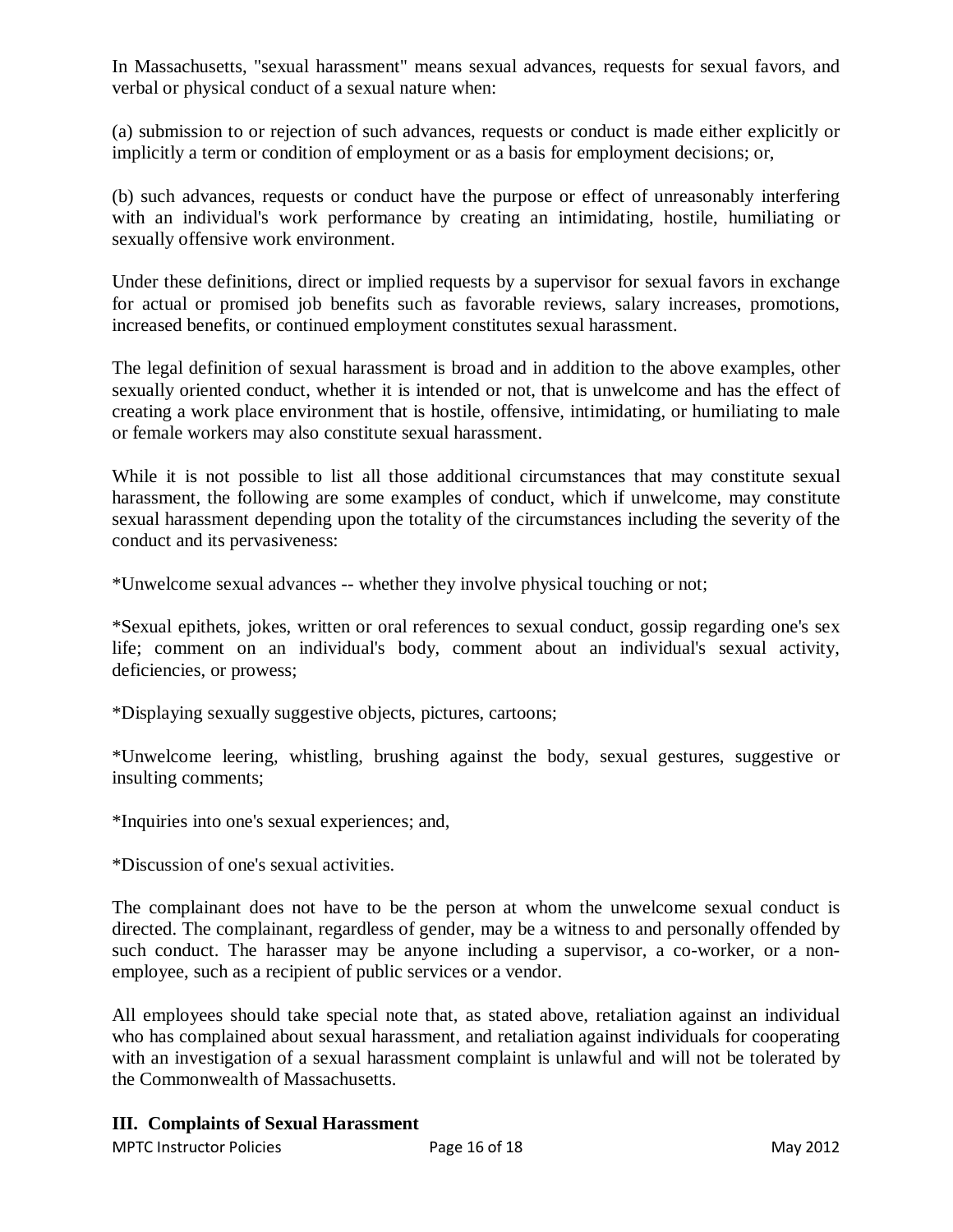If any Commonwealth employee believes that he/she has been subjected to sexual harassment, the employee has the right to file a complaint. This may be done in writing or orally.

If you would like to file a complaint you may do so by contacting your agency's Sexual Harassment Officer. The Sexual Harassment Officer is also available to discuss any concerns you may have and to provide information to you about the Commonwealth's policy on sexual harassment and the Commonwealth's complaint process. The procedures for reporting sexual harassment can be located on the HRD website at or by contacting the Human Resources Division.

#### **IV. Sexual Harassment Investigation**

When a state agency receives a complaint it will promptly investigate the allegation in a fair and expeditious manner. The investigation will be conducted by the Sexual Harassment Officer in such a way as to maintain confidentiality to the extent practicable under the circumstances. The investigation will include a private interview with the person filing the complaint and with witnesses. The Sexual Harassment Officer will also interview the person alleged to have committed sexual harassment. When the investigation is completed, the agency will, to the extent appropriate, inform the person filing the complaint and the person alleged to have committed the conduct of the results of that investigation.

If it is determined that inappropriate conduct has occurred, the state agency will act promptly to eliminate the offending conduct, and where it is appropriate will impose disciplinary action.

#### **V. Disciplinary Action**

If it is determined that an employee has engaged in inappropriate conduct, the state agency will take such action as is appropriate under the circumstances. Such action may range from counseling to termination from employment, and may include such other forms of disciplinary action deemed appropriate under the circumstances.

#### **VI. State and Federal Remedies**

In addition to the above, if you believe you have been subjected to sexual harassment, you may file a formal complaint with either or both of the government agencies set forth below. Using our complaint process does not prohibit you from filing a complaint with these agencies. Each of the agencies has a short time period for filing a claim (EEOC - 300 days; MCAD - 300 days).

1. The United States Equal Employment Opportunity Commission ("EEOC") One Congress Street, 10th Floor Boston, MA 02114, (617) 565-3200.

2. The Massachusetts Commission Against Discrimination ("MCAD") Boston Office: One Ashburton Place, Rm. 601, Boston, MA 02108, (617) 994-6000. Springfield Office: 424 Dwight Street, Rm. 220, Springfield, MA 01103, (413) 739-2145.

#### **VII. Employee Acknowledgement of the Sexual Harassment Prevention Policy:**